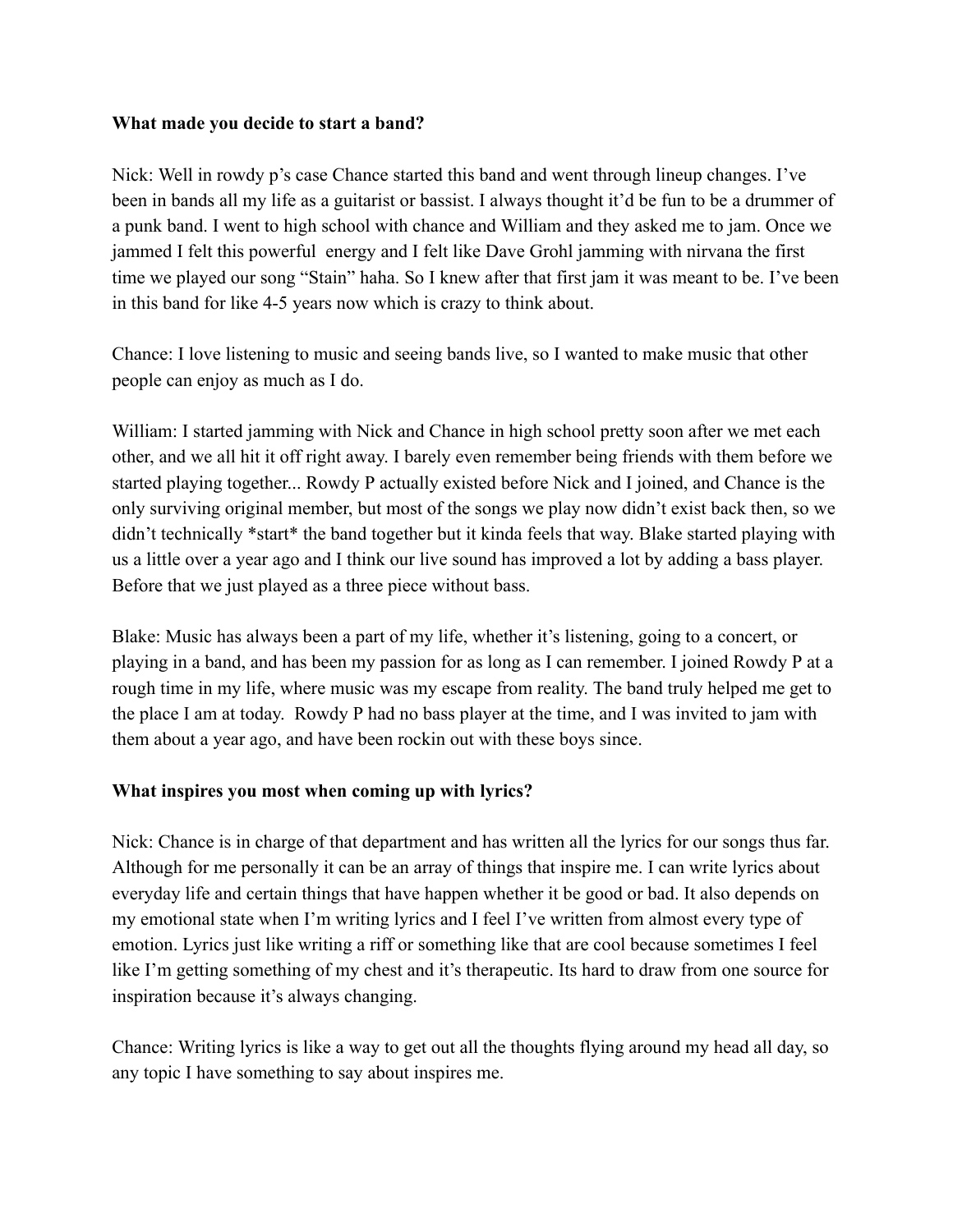William: I haven't written any Rowdy P lyrics, but when it comes to writing songs and lyrics in general, they tend to come from a pretty vulnerable emotional state. In a lot of ways, I write songs to cope with the things happening around me. Most of the time my writing stems from depression, or the rage I have for this current administration. In Rowdy P I think the anger really helps me maintain the high energy level. If I just pretend that the strings I'm hitting are actually faces of authoritarian leaders, it's pretty easy to keep it up.

Blake: Chance is in charge of the lyrics

# **Who are your biggest musical influences?**

Nick: That's a hard question to answer because it honestly feels like it changes by the day. To name a few though: Red Hot Chili Peppers, John Frusciante, Flea, Jimi Hendrix, Led Zeppelin, Radiohead, Kid Cudi, Brockhampton, Nirvana, Rage Against the Machine and Tom Morello. I've gone through so many musical phases I used to solely listen to heavy metal then it was all rap then electronic music. It's very sporadic. Also It might not show in our music but I love funk. Not to toot my own horn but it seems to come natural to me in terms of playing it and I don't even listen to a ton of funk bands all the time but I absolutely love to play it.

Chance: We all listen to a lot of different types of music so there's a lot, but for me I'd say The Dead Kennedys, The Germs, Damon Albarn, Black Sabbath, and Nirvana all rank pretty high.

William: Mine are kind of all over the place. When I was a kid I listened to a lot of Beatles, Sex Pistols and early Arctic Monkeys. Middle school I hit the emo shit really hard, so my guitar style is probably way more influenced by Rise Against and Linkin Park than a lot of the music I actively still listen to. It was Led Zeppelin and Metallica for most of high school, but eventually my friend forced me to get into Death Grips, which really opened my mind to other genres. Once I started college I got super into experimental rap. When it comes to songwriting and energetic influences, I'm currently drawing a lot from 80s hardcore bands (like Fear and Bad Brains) and modern rappers (like like Milo, Jpegmafia, Open Mike Eagle and clipping. to name a few).

Blake: Personally my biggest influences are Led Zeppelin, RHCP, Nirvana. I'm also super into the blues.

# **Explain the name "Rowdy P." What's the meaning/story behind it?**

Nick: Rowdy P is the energy of the earth, universe and people around us.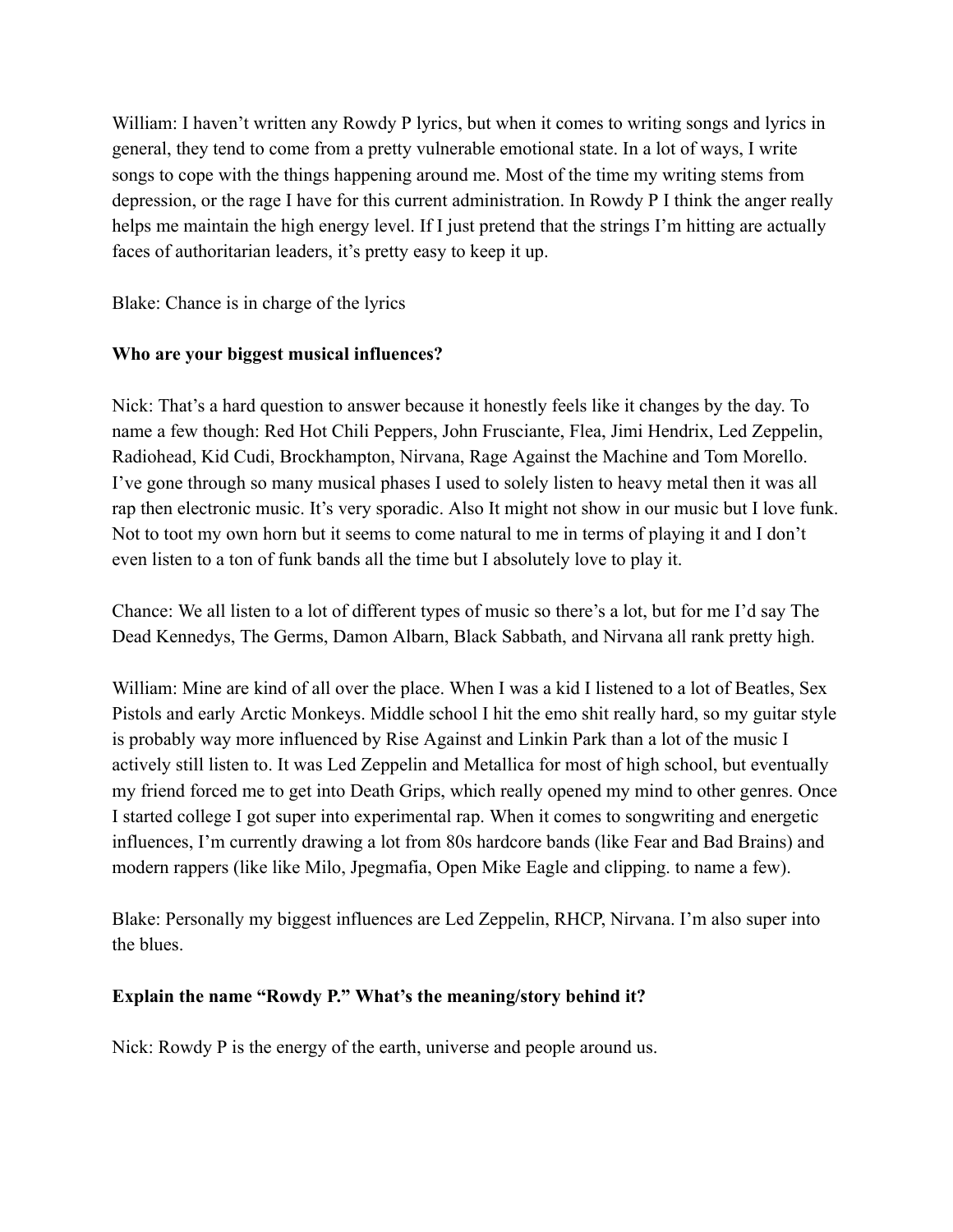Chance: 7 years ago when I awoke at the peak of a Belukha Mountain with no memory of who I was or how I got there. The only item I had in my possession was a scrap of paper stuffed in my left pocket that had the word "Rowdy P" scrawled on it. To this day I still believe it to be the key to discovering my past.

William: Honestly over the years the word "Rowdy" has kind of taken on a new meaning for me. It's kind of a lifestyle. When we play a show we put literally all of our into energy into the performance, but we also tend to stick around and mosh for all the bands after us. To me, Rowdy P isn't necessarily about partying so much as it is about living life to the fullest. If you're at a show you should dance and sing and mosh until you physically can't anymore because you're never going to be in that exact moment ever again, so take advantage of it. Also, the P is a secret.

Blake: Rowdy P is everything and nothing at all. It is neither here nor there, yet is everywhere...

# **What has been your favorite part of being in Rowdy P?**

Nick: Well I think my favorite part of music in general is playing shows. So playing shows with rowdy p has been so fun and everyone brings so much energy to the table and we feed off of each others energy. Also if the crowd is vibing it gets me going. It's such a cathartic experience and very few things compare to the feelings I get when I'm performing. Also first and foremost I was friends with Chance and William before I joined the band. Also Blakes my cousin so basically I'm in a band with my good friends and outside of music we still love hanging out. It's nice being in a band where you don't get tired of someone, you actually enjoy being around them, you can trust them and you know they have your back.

Chance: Performing live and spending time with my friends, it's pretty much my favorite way to spend my time.

William: Definitely performing live. It took us a while to start playing for audiences but as soon as we did for the first time, I knew that we could do it together for a long time. Even at shows where I know I fucked up a lot with my own playing, I've always been extremely satisfied with how we performed as a whole. I've never felt anything less than proud of my band mates after our shows. The audiences themselves get better with every single show too, and seeing people dancing to the music you're playing is the best feeling in the world.

Blake: My favorite part has been being able to release that primal energy inside us all when we perform. To just let the music take over me and forget about everything else even it's just for a minute or 2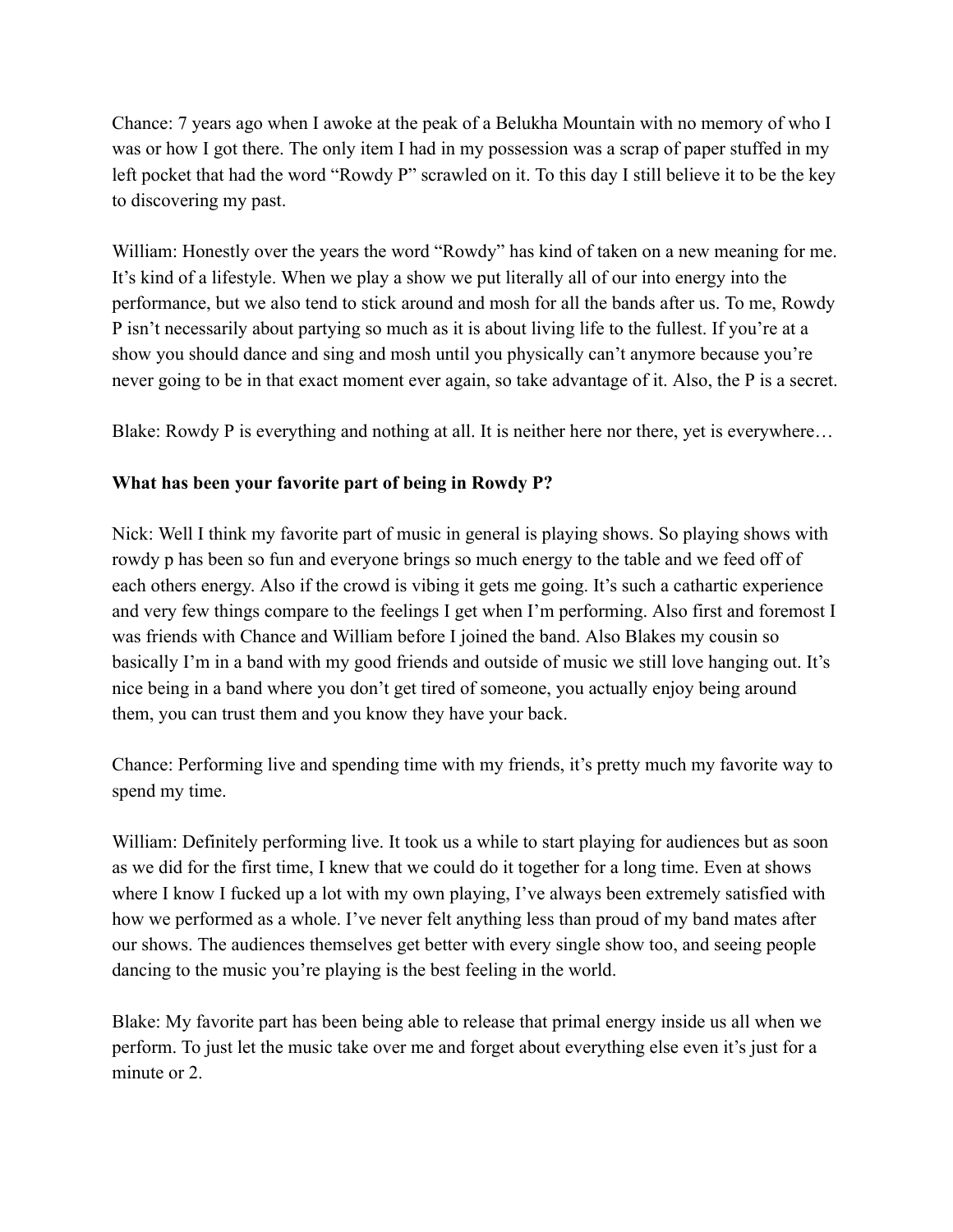#### **What has been your biggest challenge and how have you overcome that challenge?**

Nick: In my personal opinion in the beginning it was a challenge getting gigs and getting our name out there. We just kept pushing though and made more connections and now we have momentum. We've been playing so many shows in August alone. It's awesome that people have presented us with gig opportunities and we don't have to reach out all the time now.

Chance: One time we were playing a gig when we were abducted by aliens from the planet Zorgon. They experimented on us for months; it was incredibly painful stuff. They even replaced William with a clone. Eventually we used the powers of rock n roll to defeat the Zorgonians, hijack the ship, and fly back to earth.

William: This is kind of a goofy one, but it's honestly been my most consistent problem at shows. Nearly every show we've played, I've either broken a string, or cut my fingers on the strings, or both. I still have blood on the red Les Paul I usually play because I'm terrible at cleaning it off. The challenge has been finding a way to play with the same energy and aggression without literally bleeding on my guitar, or breaking a string (because the cost of replacing them so often adds up). I'm still working on it, but until our most recent show (where I broke two AND cut myself), I went like... two shows in a row without breaking a string so that's improvement, I think.

Blake: My biggest challenge in Rowdy P was probably when I first joined and had to learn the entire album and set list on bass in a week because we were performing that weekend.

### **What are your favorite and least favorite venues to play?**

Nick: There's a saying I stick by: A shows a show. Rowdy p will play anywhere! Let us play your wedding! Bat mitzvah! And anything else you want to offer us! House shows are always fun though. Anyway what I'm trying to say is whether it's a prestigious venue or a small house show... It's all great in my book.

Chance: Our favorite place to play is anywhere that has a good crowd willing to go crazy with us, our least favorite place to play is in front of a bunch of drunks who don't care about music.

William: I love house shows. Playing in a legit venue makes you feel more professional and all that, but house shows are great for the opposite reason. Everyone's on the same level, and generally I find that the energy is just so much more generous and sincere. Playing in bars for us is the worst because we're way too loud for anyone to talk over us, so we tend to piss off people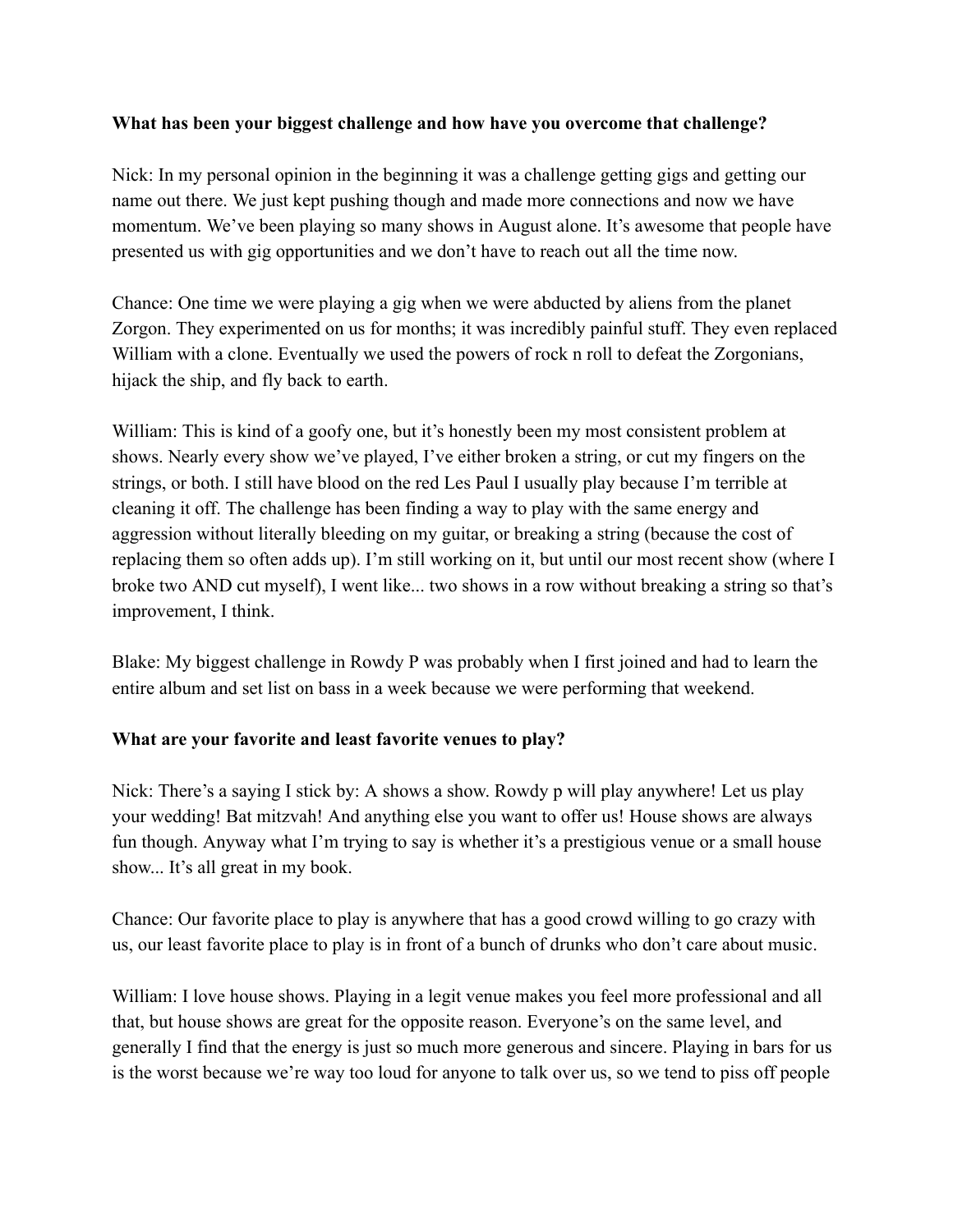who don't dig punk or metal kinda stuff. That being said, we've met a few really cool people at Tr!p in Santa Monica, but I think it's less common to find people who like our style in bars.

Blake: We love every venue and will play anywhere that will have us.

## **What is some advice you can give to those trying to start their own band?**

Nick: 1. Play with people that will be there for you and that you can trust so you can have longevity and they don't screw you over.

2. Stay organized and work towards the band everyday and set goals for your band so you can get better and go places with it.

3. Don't be afraid or doubt yourself just do it if you fail just keep going. Learn from your mistakes and how you can approach something differently. So to reiterate just go for it! You don't know if something will work until you try.

4. This sort of goes along with number 3 but have patience if you don't get what you want right away don't give up sometimes things take time. I've been in rowdy p for a long time now and we're continuing to grow as a band and more and more doors are opening for us.

Chance: Just start. You don't need to have everything perfect at the start, just figure it out as you go along and you'll be alright.

William: Make sure you're doing it with people who you get along with musically and energetically, and once you have that just run with it. It's cool to write, rewrite and practice your songs until they're perfect, but performing live is kind of a shortcut I think. You're not gonna know what really works for you until you see how other people are affected by it. It's important to see which parts people vibed with, find out which songs you're actually not that great at playing at a moment's notice, and what kind of emotion you actually want to elicit in people. Just start performing even if you don't have your full band yet, I find that it improves my music much more than sitting alone in a room and overthinking the details.

Blake: My advice would be to just do it. Find a group of people you want to play with, and just start jamming and making music. There's always an excuse not to do something, but if you want it bad enough, you can make it work. Play with people you get along with, and remember it's never too late or early to start

### **Do you have any new music coming out any time soon?**

Nick: We have stuff in the works! Stay tuned!